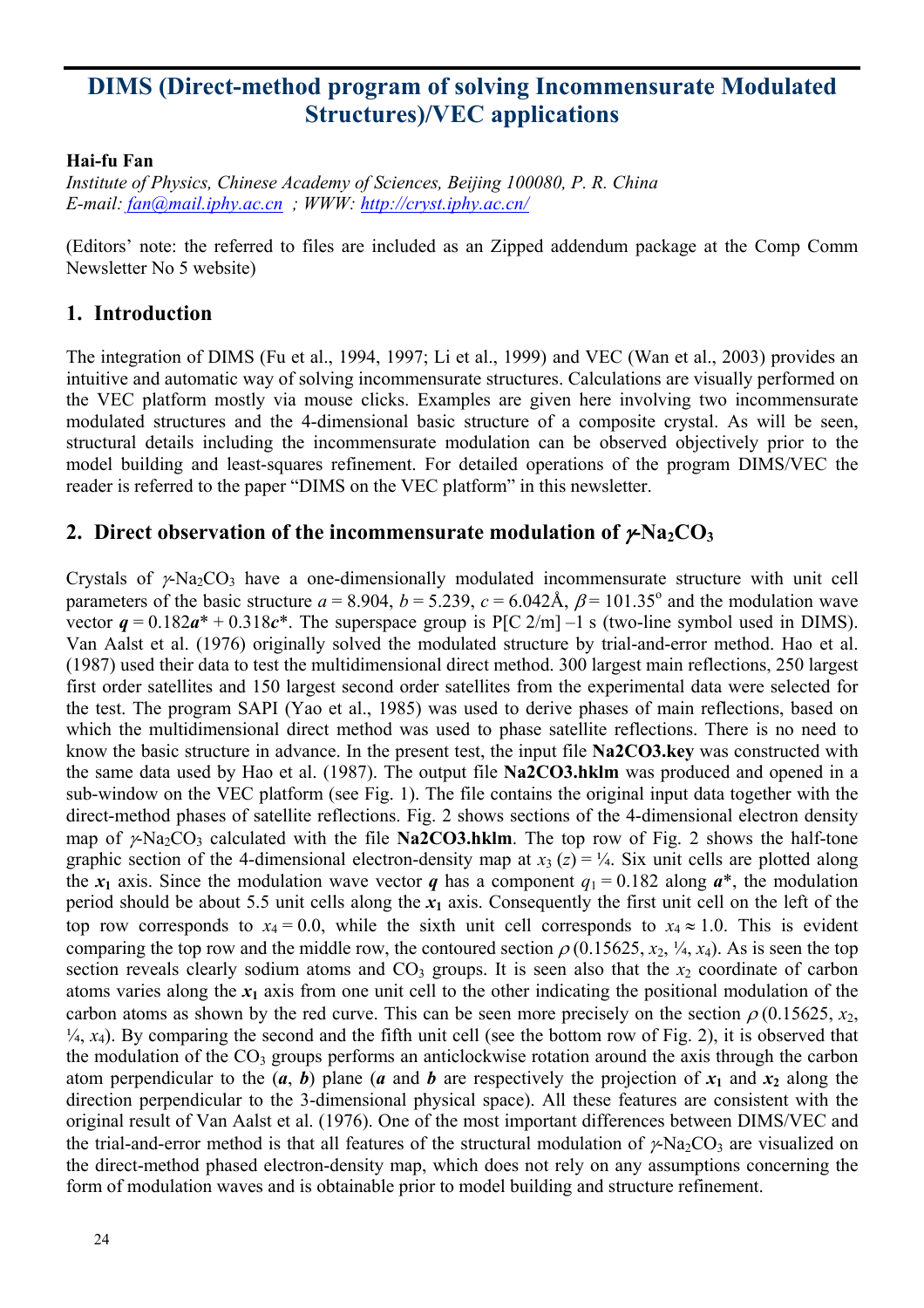

**Figures 1 (left) and 2 (right)** 

#### **3. Visualizing structural modulation of Bi-2212**

The incommensurate structure of the high-Tc superconductor  $Bi_2Sr_2CaCu_2O_v$  (Bi-2212) has been extensively studied in a number of laboratories over the world. However the results are not completely consistent with each other. Here DIMS/VEC produces the visualized structural modulation without relying on any assumptions on the modulation waves. The data used in this test is the same as that of Fu et al. (1995). Crystals of Bi-2212 belong to the superspace group N[Bbmb]1-11 (two-line symbol used in DIMS) with unit cell parameters of the basic structure  $a = 5.422$ ,  $b = 5.437$ ,  $c = 30.537$ Å and the modulation wave vector  $q = 0.22b^* + c^*$ . SAPI was used to derive phases of the main reflections.



#### **Figure 3:**

Fourier recycling was used to determine the basic structure. The input file **Bi-2212.key** was then constructed, with which DIMS/VEC produced the output file **Bi-2212.hklm**. Electron-density maps were calculated on the VEC platform. The 4-dimensional electron-density function of Bi-2212 projected along the  $x_1$  axis is shown on the right of Fig. 3 giving an overview of the incommensurate structure. Six unit cells are plotted along the *x***2** axis. All metal atoms and the oxygen atoms on Cu-O layers are clearly seen. The section at  $x_2 = \frac{1}{2}$ ,  $x_4 = 0$  shown in the middle of Fig. 3 contains all the independent metal atoms.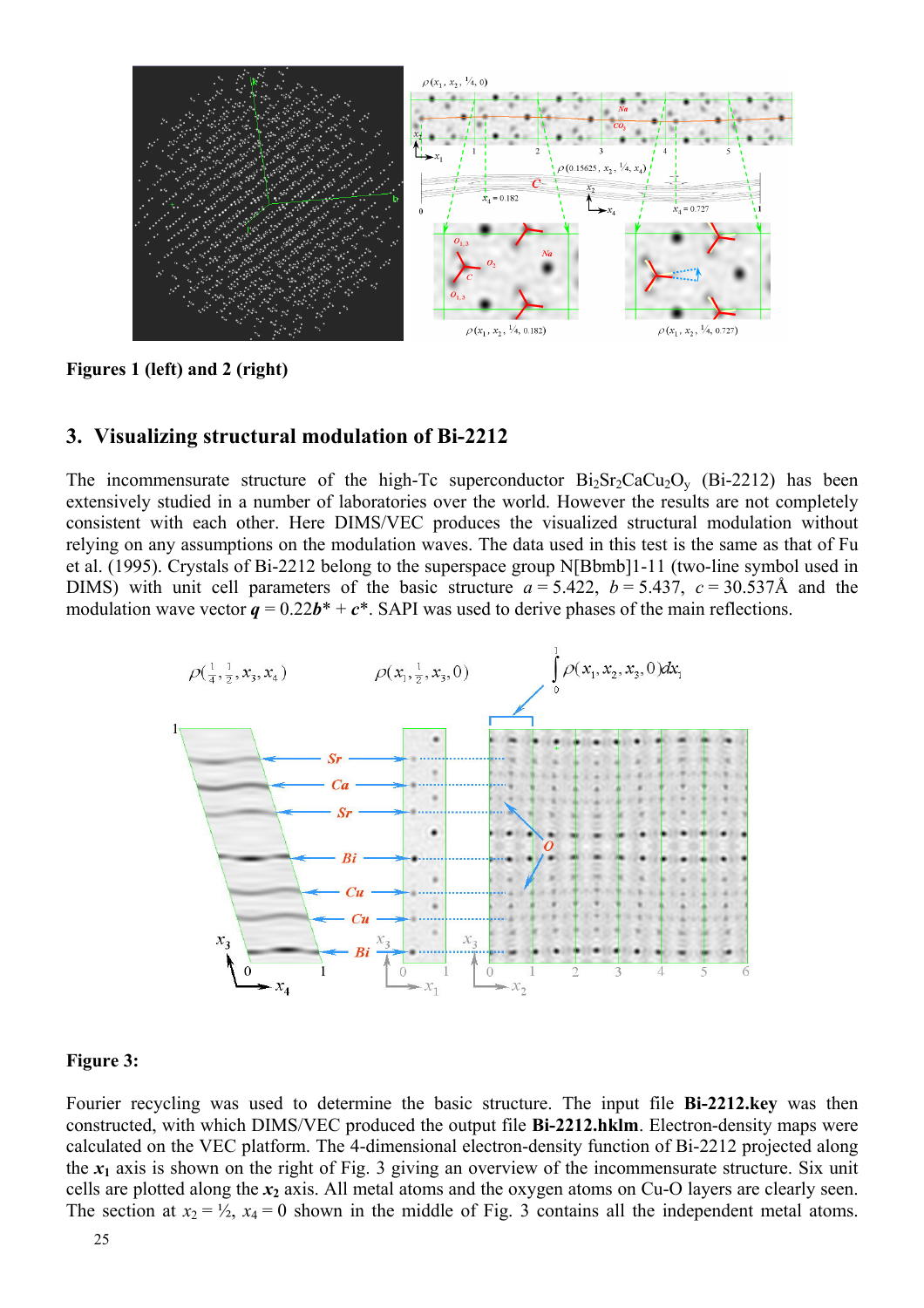Their modulation is shown on the section  $\rho$  ( $\frac{1}{4}$ ,  $\frac{1}{2}$ ,  $x_3$ ,  $x_4$ ) (on the left of Fig. 3). Fig. 4 shows atoms on the Cu-O layer and the modulation of the oxygen atom O(1). Fig. 5 shows the saw-tooth modulation of the oxygen atom O(4). It should be emphasized that the saw-tooth modulation here is not a result of leastsquares refinement based on a guessed model. In contrast it is revealed objectively before any efforts of model building.



**Figure 4:** 



**Figure 5:** 

### **4. Solving the 4-dimensional basic structure of the composite crystal (PbS)**<sub>1.18</sub>TiS<sub>2</sub>

The composite structure of  $(PbS)_{1.18}TiS_2$  (Van Smaalen et al., 1991) belongs to the space group C2/m  $(\alpha, 0, 0)$  s-1. It consists of two subsystems: the subsystem TiS<sub>2</sub> with  $a_1 = 3.409$ ,  $b_1 = 5.880$ ,  $c_1 = 11.760$ Å  $\alpha_1 = 95.29$ ° and the subsystem PbS with  $a_2 = 5.800$ ,  $b_2 = 5.881$   $c_2 = 11.759$ Å,  $\alpha_2 = 95.27$ °. Within the experimental error we have  $b_1 = b_2$ ,  $c_1 = c_2$ , and  $a_1 = a_2$ . Unlike conventional incommensurate modulated structures, there are no 3-dimensional basic structures corresponding to a composite structure. For  $(PbS)_{1.18}TiS_2$ , the basic structure is a 4-dimensional one. It is more complicated to determine such a basic structure than to fine the modulation of  $(PbS)_{1.18}TiS_2$ , since there are no known phases available for